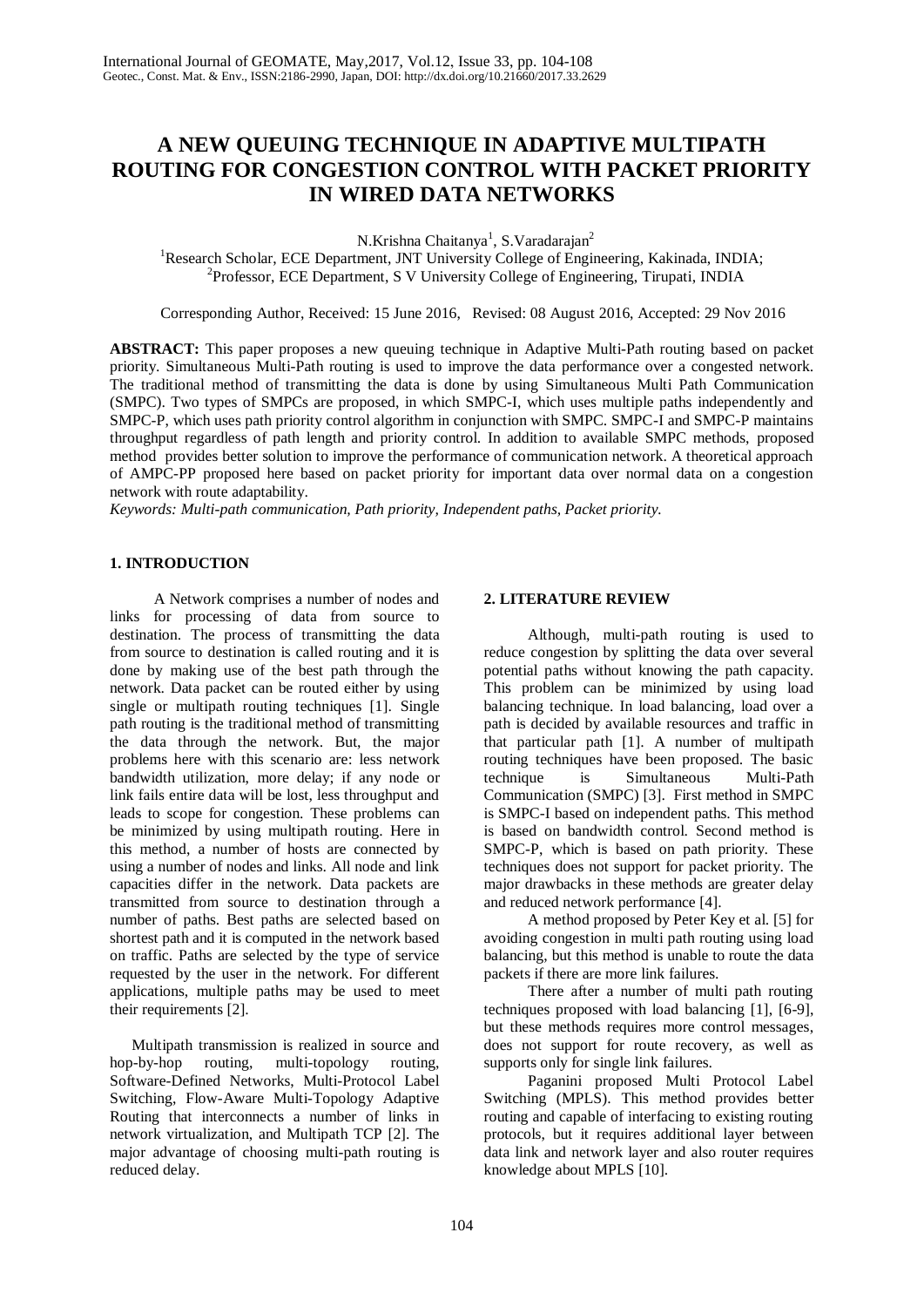# **3. ADAPTIVE MULTIPATH ROUTING FOR CONGESTION WITH PACKET PRIORITY:**

Major disadvantage in multipath routing is that, if any link or router fails, source chooses alternate path based on the available routing table information. This process takes more delay, there by increases the data transmission delay, reduces the network performance. This drawback can be eliminated by using adaptive multipath routing. If a link fail or router fails, then the nearest router sends a request to another neighbouring router. If any one of the router responds then the data packets will be forwarded to that router. By using this technique the source routing can be avoided, thereby reducing the delay and improves the network performance.

In addition with adaptive multi path routing, importance is also given for urgent data packets by indicating the packet priority. Here we have tested the performance by using only two packet priorities. The priority will be verified at the router based on the following technique.

- If there is any congestion at a router or any other important data is being transmitting through the router, a check point is created at the router to identify whether the data packet is having a priority or not.
- If the data packet is not having highest priority then it is passed to the queue.
- If the data is having highest priority, then it is directly transmitted to output side without passing through the queue.

The packet priority is verified at the router using additional block called packet priority verifier. It will verify the packet with highest priority, if the condition satisfies, then the packet will be directly forwarded to routing decision and switch allocator unit. This method will eliminate the unnecessary queuing delay. This will reduce the overall delay in the network, thereby increasing the system performance.



#### Fig.1: Traditional router functionality



Fig.2: Proposed packet priority based router functionality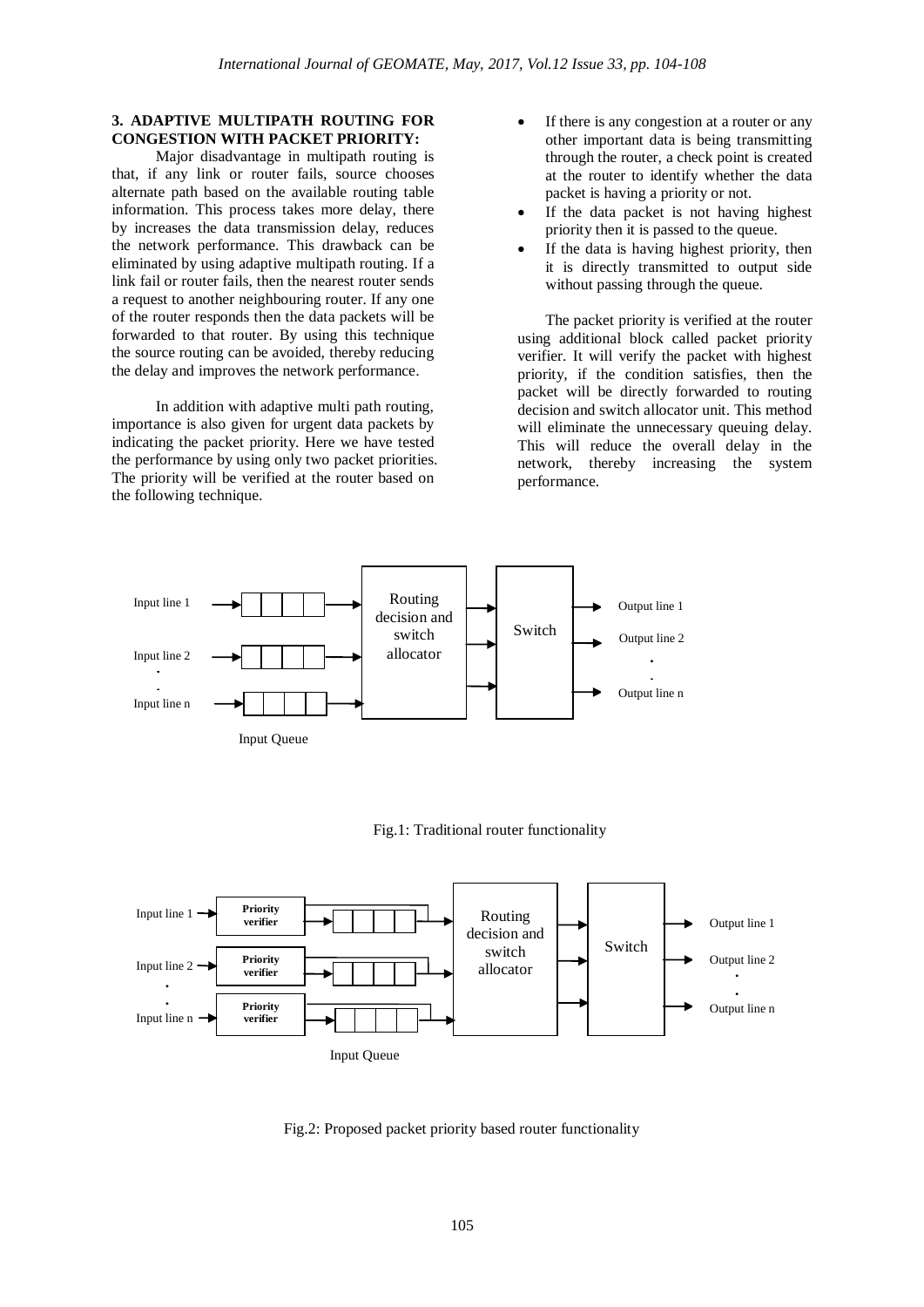The simplest and most popularly used queuing technique in the internet is tail drop or drop tail. In this queuing technique, each packet is treated as same without concerning the packet priority. This queuing technique is based on FIFO (First In First Out), means whichever packet comes first into the queue will be transmitted first to output. If the queue length reached to its maximum capacity, then newly arrived packets are dropped until there is a space in the buffer.



Fig.3: Flow diagram for proposed technique

Fig.1 shows the basic functionality of a router, where the packets are received at the input line of the router. Then the packets enter into queue, there after the packet is passed through routing decision unit. In routing decision unit, the packet output line is decided based on source address and destination address and then the packet is switched through a switch by switch allocator. It takes more amount of time for processing the packets by the router. The amount of time taken at the router depends upon the number of input lines and the maximum queue length. In conventional method all the packets are processed without considering any

packet priority. This drawback is eliminated by using our proposed method at the router. The diagram for packet priority based router functionality is shown in Fig.2.

Fig.3 shows the flow diagram for the proposed method. It is very much clear that, prioritised packets transmitted first and the priority is based on their importance or type of service.

# **4. SIMULATION RESULTS AND DISCUSSIONS:**

The results are tested by using Network Simulator-2 for data transmission through wired data networks. Simulation results are tested for various scenarios such as single path routing, multipath routing and adaptive multipath routing with and without packet priority.



Fig.4: Single path routing

For the entire routing simulation a simple network environment is considered in which, it consists of 7 routers and two stations. "0" is designated as sender and "8" is designated as destination.

In Fig.4, single path routing is simulated and verified the end-to-end delay for with and without priority. The same procedure was repeated for multipath routing as well as adaptive multipath routing techniques. Multipath routing simulation result is shown in Fig.5. Fig.6 shows the adaptive multipath routing which provides an alternate path whenever a link failure occurs in the network.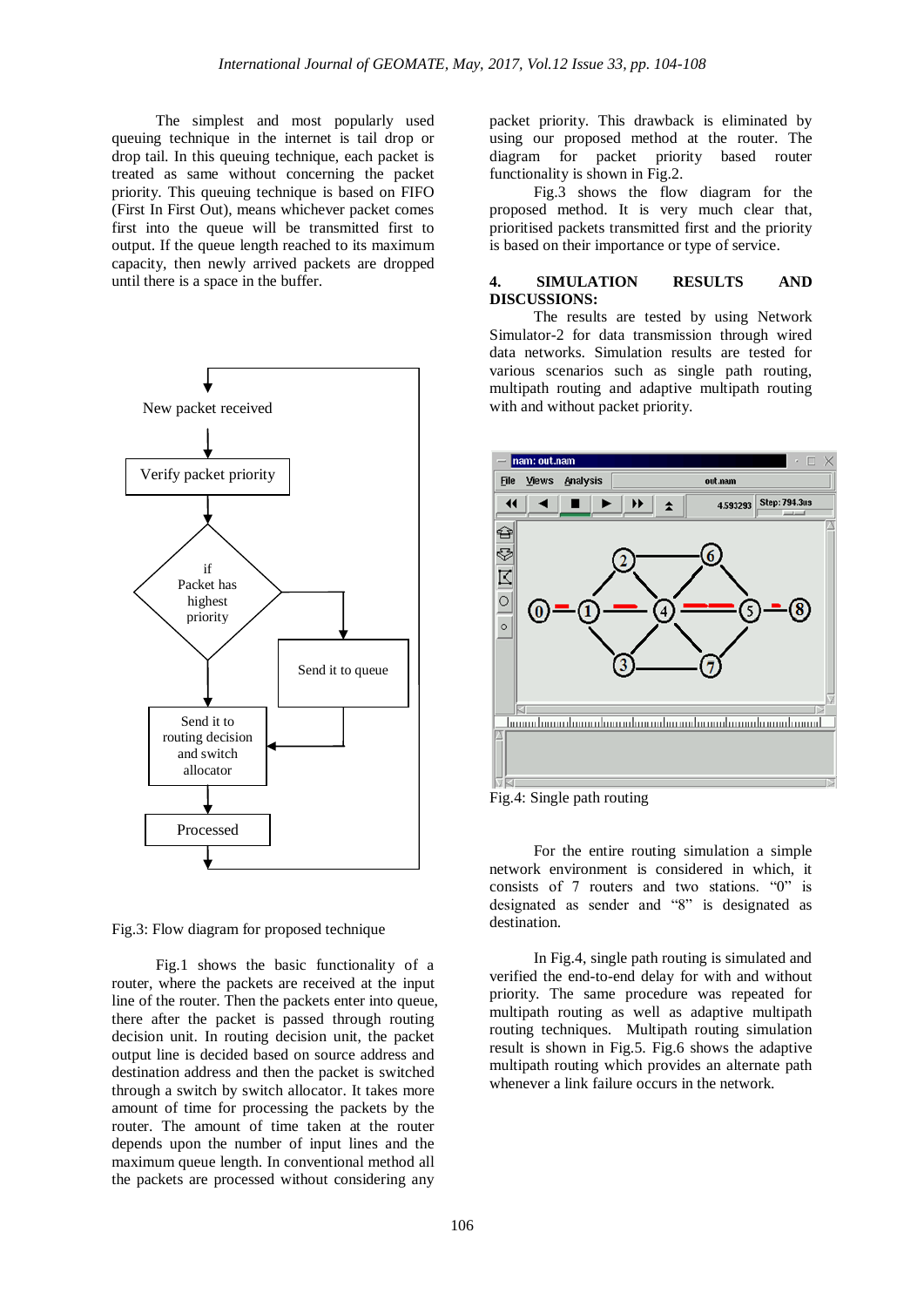

**end-to-end delay** Traditional method(msec) Proposed(msec) 2000 delay (msec) **delay (msec)** 1500 1000 500 0 100 200 300 400 500 **Number of packets**

Fig.7: End-to end delay in single path routing with and without packet priority

nam: out.nam **File** Views Analysis out nam 6.1824 Step: 4.17ms  $\ddot{\phantom{1}}$ ▶▶  $\ddot{\textbf{z}}$ ఆ Ş 6  $\overline{\mathbb{E}}$  $\overline{\circ}$  $\circ$ 



From Fig.6, it is evident that, link between 4 and 5 is failed; in traditional methods alternate path is chosen from source router. But here router4 sends a request to adjacent router and re-routes the data packets to destination. The end-to-end delay for single path, multipath and adaptive multipath routing with and without packet priority is shown in Fig.7, Fig.8 and Fig.9. Fig.10 shows packet delivery ratio by using packet priority for transmitting a video stream, which we have tested our method for various link capacities.



Fig.8: End-to end delay in multi path routing with and without packet priority



Fig.9: End-to end delay in adaptive multi path routing with and without packet priority

Fig.5: Multipath routing